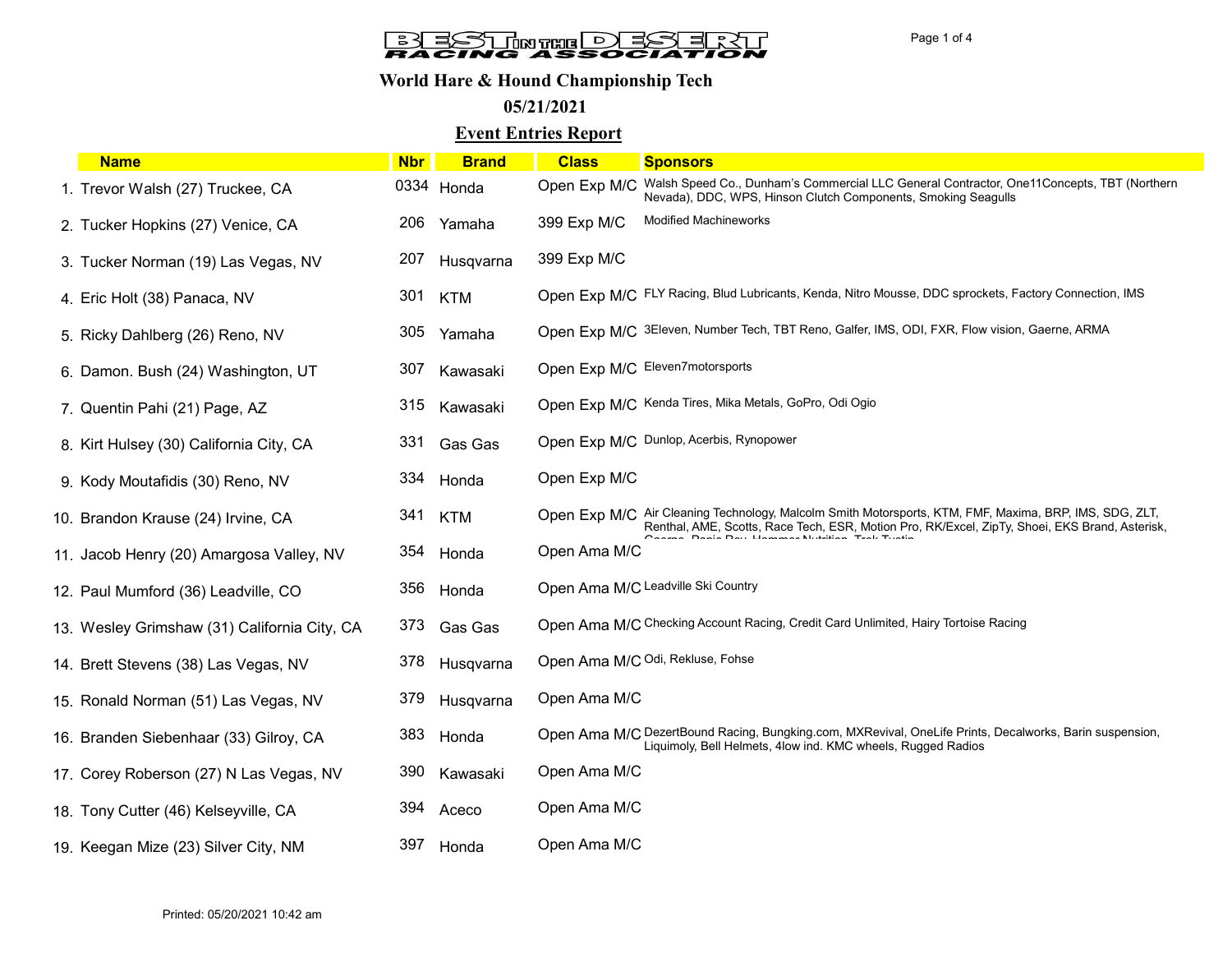# **BLESTINTE DESERVI**

## World Hare & Hound Championship Tech

05/21/2021

## Event Entries Report

| <b>Name</b>                                  | <b>Nbr</b>      | <b>Brand</b> | <b>Class</b>              | <b>Sponsors</b>                                                                                                                                                                                                                                                                                                                                                                                                                                                                                                                      |
|----------------------------------------------|-----------------|--------------|---------------------------|--------------------------------------------------------------------------------------------------------------------------------------------------------------------------------------------------------------------------------------------------------------------------------------------------------------------------------------------------------------------------------------------------------------------------------------------------------------------------------------------------------------------------------------|
| 20. Josh Cook (35) Dayton, NV                | 507             | Gas Gas      | O-30 Exp M/C              | Tesla Motorsports, Fly Racing, 4 Stroke Kingz                                                                                                                                                                                                                                                                                                                                                                                                                                                                                        |
| 21. Michael Stephens (42) Elko, NV           | 509             | <b>KTM</b>   | O-30 Exp M/C My Wife      |                                                                                                                                                                                                                                                                                                                                                                                                                                                                                                                                      |
| 22. Ronnie Butterfield (37) Enoch, UT        | 518             | Yamaha       |                           | O-30 Exp M/C Fasst Company, Dirt Rider Designs, IMS, Scotts Performance Products, Dynamic Dirt Suspension                                                                                                                                                                                                                                                                                                                                                                                                                            |
| 23. Jarrod Wheeler (44) Ely, NV              | 550             | Honda        |                           | O-30 Exp M/C Fasst Company, Dirt Rider Designs, IMS, Scotts Performance Products, Dynamic Dirt Suspension                                                                                                                                                                                                                                                                                                                                                                                                                            |
| 24. Josh. Wilson (47) Sparks, NV             |                 | 707 Yamaha   | O-40 Exp M/C D1H, DDC     |                                                                                                                                                                                                                                                                                                                                                                                                                                                                                                                                      |
| 25. David Swanson (43) Las Vegas, NV         | 777             | Suzuki       |                           | O-40 Exp M/C BMF Racing, All American Dave's, Ignite                                                                                                                                                                                                                                                                                                                                                                                                                                                                                 |
| 26. Paul Palmer (58) La Habra Height, CA     | 801             | Yamaha       |                           | O-50 Exp M/C Moto United, Phil -Co Construction, Megla Designs, Seat Concepts                                                                                                                                                                                                                                                                                                                                                                                                                                                        |
| 27. Dick Wilk (56) Roseville, CA             | 804             | Yamaha       | O-50 Exp M/C Dicks Racing |                                                                                                                                                                                                                                                                                                                                                                                                                                                                                                                                      |
| 28. Dave "korndawg" Martin (54) Caliente, NV | 823             | Yamaha       |                           | O-50 Exp M/C The Desert Dirt Biker Podcast, KornDawg Racing, Fly, VetMX                                                                                                                                                                                                                                                                                                                                                                                                                                                              |
| 29. Gregory Pheasant (29) Reno, NV           | A38             | Yamaha       |                           | Lites Pro M/C A Master Mechanic, TBT Suspension, Big Valley Honda, 311, Number Tech                                                                                                                                                                                                                                                                                                                                                                                                                                                  |
| 30. Aiden Poulson (15) Henderson, NV         | A40             | <b>KTM</b>   | Lites Ama M/C             |                                                                                                                                                                                                                                                                                                                                                                                                                                                                                                                                      |
| 31. Wrangell Gubler (41) Reno, NV            |                 | A67 Honda    |                           | Lites Ama M/C ME, Reno Motor Sports                                                                                                                                                                                                                                                                                                                                                                                                                                                                                                  |
| 32. Stephen. Tichenor (46) Reno, NV          | C <sub>20</sub> | <b>KTM</b>   |                           | O-40 Pro M/C Reno Motor Sports, Baja Bound Insurance, Baja Jerky, DDC, Fasst Company, Fly, Chick Fil-A Sparks<br><b>NV</b>                                                                                                                                                                                                                                                                                                                                                                                                           |
| 33. Nipper Alsup (48) Silverton, CO          | F6              | Gas Gas      | Family M/C                | Silverton Logistics                                                                                                                                                                                                                                                                                                                                                                                                                                                                                                                  |
| 34. Aj Alsup (45) Woodstock, VT              | F7              | Gas Gas      | Family M/C                |                                                                                                                                                                                                                                                                                                                                                                                                                                                                                                                                      |
| 35. Eli Alsup (21) Silverton, CO             | F <sub>8</sub>  | Gas Gas      | Family M/C                |                                                                                                                                                                                                                                                                                                                                                                                                                                                                                                                                      |
| 36. Evan Alsup (19) Silverton, CO            | F9              | Gas Gas      | Family M/C                |                                                                                                                                                                                                                                                                                                                                                                                                                                                                                                                                      |
| 37. Tanner. Tavernier (22) Meridian, ID      | J18             | Custom       |                           | Iron Man Pro MLet's Ride, Seven MX, Pickle Juice, Fasst Company, Interstate Battery, 100 Goggles                                                                                                                                                                                                                                                                                                                                                                                                                                     |
| 38. Jarrett Curley (17) Page, AZ             | J4              | Honda        |                           | Iron Man Pro MTEAM51FIFTY, IMS, Race Tech, Factory Backing, Twin Air, Hinson Clutch Components, Ride<br>Engineering, Ryno Power, FXR, Works Connection, EVS, Streamline Brakes, Risk Racing, Matrix<br>$\bigcap_{i=1}^{n}$ and $\bigcap_{i=1}^{n}$ $\bigcap_{i=1}^{n}$ $\bigcap_{i=1}^{n}$ $\bigcap_{i=1}^{n}$ $\bigcap_{i=1}^{n}$ $\bigcap_{i=1}^{n}$ $\bigcap_{i=1}^{n}$ $\bigcap_{i=1}^{n}$ $\bigcap_{i=1}^{n}$ $\bigcap_{i=1}^{n}$ $\bigcap_{i=1}^{n}$ $\bigcap_{i=1}^{n}$ $\bigcap_{i=1}^{n}$ $\bigcap_{i=1}^{n}$ $\bigcap_{i=$ |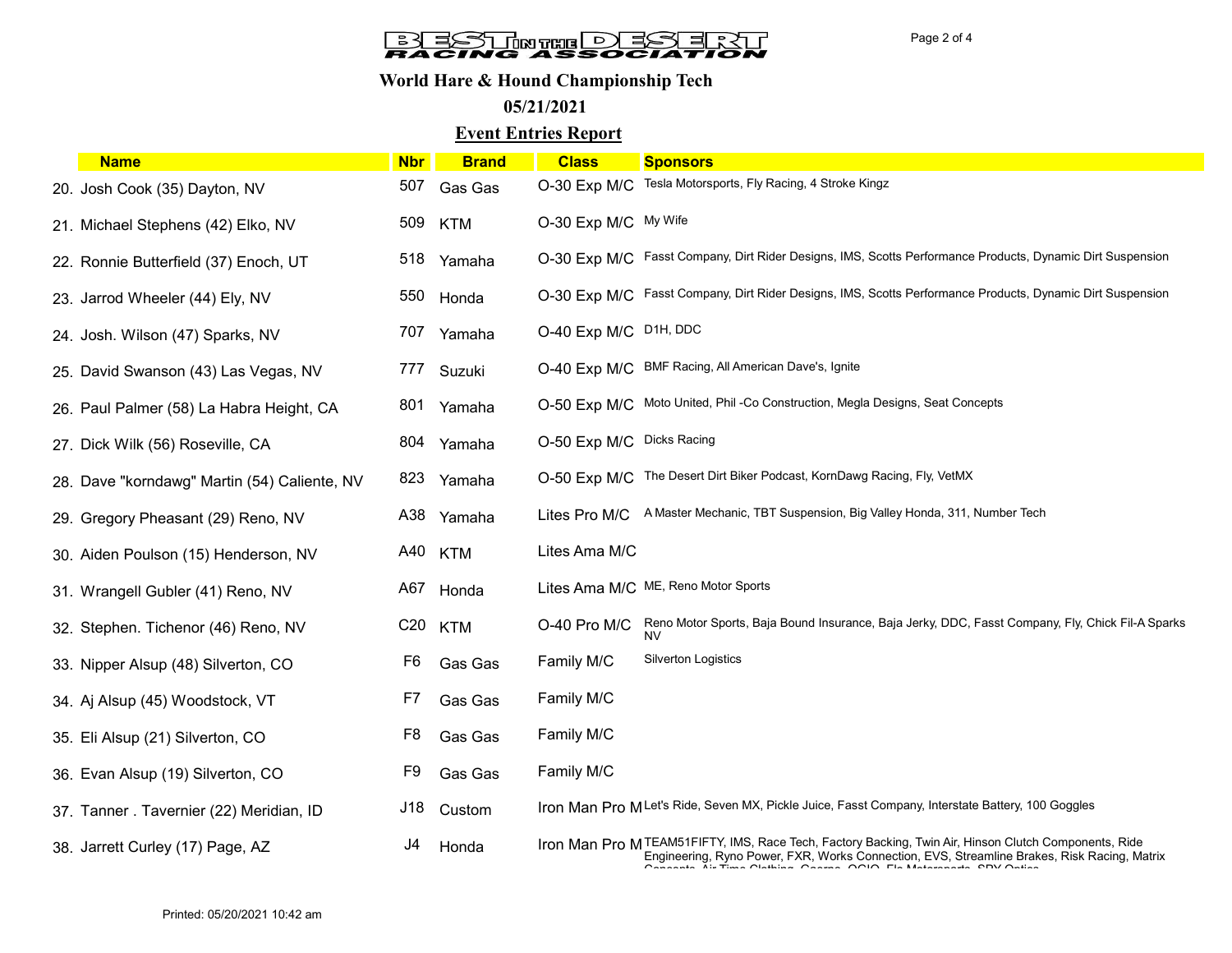# **BLESTINTE DESERVI**

## World Hare & Hound Championship Tech

## 05/21/2021

#### Event Entries Report

| <b>Name</b>                               | <b>Nbr</b>      | <b>Brand</b> | <b>Class</b>    | <b>Sponsors</b>                                                                                                                                                                                                      |
|-------------------------------------------|-----------------|--------------|-----------------|----------------------------------------------------------------------------------------------------------------------------------------------------------------------------------------------------------------------|
| 39. Dustin Vasquez (28) N. Las Vegas, NV  | J47             | <b>KTM</b>   |                 | Iron Man Pro MFIy racing, IMS, Hinson Clutch, Pro Taper, All Balls, Slick Offroad, Dirty Attire, Precision Concepts, Blais<br>Racing                                                                                 |
| 40. Hayden Hintz (21) Lakewood, CA        | N1              | <b>KTM</b>   | Open Pro M/C    | Kilmartin Racing, 3Bros Racing, Kenda Tires, Pro Circuit, Blud Lubricants, Factory Connection, FXR,<br>IMS, GPR Stabilizer, Nitromousse, F&L Racing Fuel, Modified Machine Works, Dubya Wheels, TM                   |
| 41. Nic. Colongeli (22) Hesperia, CA      | N <sub>2</sub>  | <b>KTM</b>   | Open Pro M/C    | 3bros, FMF, DT Racing, Dunlop, Acerbis, Eks Brand, Seat Concepts, O'Neal Racing, Precision Racing<br>Products, IMS, EVS, Sunstar, TM Designs, ASV, modified machine works, Leatte, RAD, ODI, MIKA, Twin              |
| 42. Trevor Hunter (22) Santa Ana, CA      | N <sub>24</sub> | Yamaha       | Open Pro M/C    | 1-800-Dent-Doc, Kilmartin Racing, IMS, DirtBikeTest, Prairie Dogs MC                                                                                                                                                 |
| 43. Jeff Trulove (35) Hesperia, CA        | N <sub>3</sub>  | <b>KTM</b>   | Open Pro M/C    | 3bros, FMF, DT Racing, Dunlop, Acerbis, Eks Brand, Seat Concepts, O'Neal Racing, Precision Racing<br>Products, IMS, EVS, Sunstar, TM Designs, ASV, Modified Machine Works, Leatte, RAD, ODI, MIKA,                   |
| 44. Joseph Wasson (28) Scottsdale, AZ     | N45             | <b>Beta</b>  | Open Pro M/C    | Beta, Kenda, Fly Racing, Motul                                                                                                                                                                                       |
| 45. Zane Roberts (21) Minden, NV          | N <sub>51</sub> | <b>Beta</b>  | Open Pro M/C    | Beta USA, Klim, Motul, FMF, Asterisk, Sidi, Nuetech Nitromousse, Maas Bros, Kenda, Precision Racing,<br>IMS, Rekluse                                                                                                 |
| 46. Nic Garvin (27) Fullerton, CA         | N94             | Honda        | Open Pro M/C    | Liebelt INC, City Service Paving, Champion Adentures, Vics Bobcat, STI, AHM, BGA Insurance, AME,<br>Hinson, Pro Circuit, BRP, Seal Savers, IMS, NitroMousse, Rachel Hairstyle, Torgfit                               |
| 47. Ricardo . De Saracho (32) Ventura, CA | O1              | Yamaha       |                 | IronMan Exp M Metrik Moto, Yamaha, JRD Raceworx, Triton Engineering                                                                                                                                                  |
| 48. Ashley Ross (25) Caliente, NV         |                 | O12 Beta     |                 | IronMan Exp M Motorsport Safety Solutions, The Desert Dirt Biker Podcast, B and L Motorsports, The Side Track<br>Restaurant, Dynamic Dirt, Sportsman Cycle, Sprocket Specialist, Phoenix Handle Bars, Evans Cooling, |
| 49. Krista Conway (31) Boulder City, NV   | O13             | Beta         |                 | IronMan Exp M Herling Racing, Off-Road Vixens, Metroprint Nevada, Mom & Dad                                                                                                                                          |
| 50. Dallas Theobald (33) St George, UT    | O17             | Husqvarna    |                 | IronMan Exp M Theobald Motorsports, Rocky Mountain ATVMC STG, Fasst, Warp9, Fly, Acerbis, Kenda, Nitromousse,<br>Dick's Racing, SCOTT, Rugged Radios, DDC, Ride Life, IMS, OGIO, Mobius, Motool                      |
| 51. Stephen Incledon (34) Edwards, CA     | O24             | Honda        |                 | IronMan Exp M ASSC, Discover Credit, Ridiculously supportive wife and family!                                                                                                                                        |
| 52. Rusty Batza (62) Durango, CO          | O64             | Honda        | IronMan Ama NMe |                                                                                                                                                                                                                      |
| 53. Joe Kidd (19) Scotts Valley, CA       | O81             | Honda        |                 | IronMan Ama N Kidd Family Racing, City Service Paving, Blud Racing Lubricants, Flow Vision Goggles, BRP, STI Tires,<br>Precision Concepts, Nuetech Nitromousse, Fasthouse                                            |
| 54. Steven Machado (30) Apple Valley, CA  | O96             | Honda        | IronMan Ama N   |                                                                                                                                                                                                                      |
| 55. Danny. Cooper (46) Las Vegas, NV      | P7              | Husqvarna    | O-30 Pro M/C    | Kenda Tires, Monarch Honda, Fly, Flo, Arai, Nitro Mousse, Seat Concepts, Viral Brand Goggles, Funnel<br>Web Filters, IMS Products, Am'e Grips, Renthal, Maxima Racing Oils, Moto Hose, Dirt Tricks, SXS              |
| 56. Clint. Braun (41) Las Vegas, NV       | P <sub>8</sub>  | Husqvarna    | $O-30$ Pro M/C  | Cooper Motorsports 747                                                                                                                                                                                               |
| 57. Kimberly Loppnow (27) Banning, CA     | W1              | Yamaha       | Women M/C       | Bussing Family, IMS, Bray, SpecBolt, Selvys Performance, Coyne Powersports, Motocutz, Loppnow<br>Racing, SS cerikote                                                                                                 |